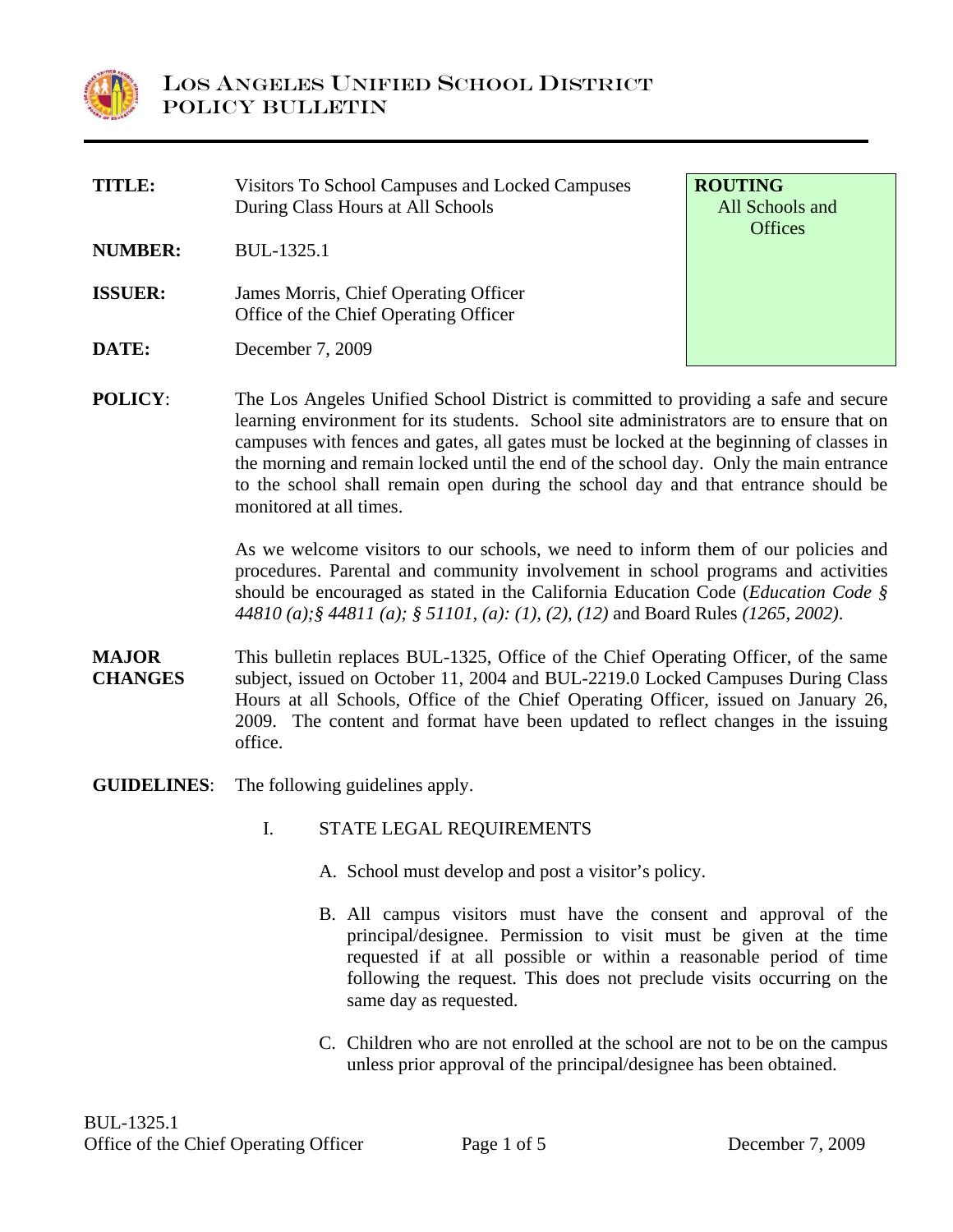

- D. Parents <u>do</u> have the right to:
	- 1. Be informed in advance of the procedures for visiting the school;
	- 2. Request and obtain approval of the principal/designee to enter a school campus;
	- 3. Observe in the classroom or classrooms in which their child is enrolled within a reasonable period of time after making a request;
	- 4. Observe in the classroom or classrooms for the purpose of selecting the school in which their child will be enrolled, within a reasonable period of time after making a request;
	- 5. Request a meeting with the classroom teacher and/or school principal/designee following the observation; and,
	- 6. Meet with their child's teacher(s) and/or the school principal/designee, within a reasonable period of time after making a request.
- E. Parents do not have the right to:
	- 1. Willfully interfere with the discipline, order, or conduct in any school classroom or activity with the intent to disrupt, obstruct, or inflict damage to property or bodily injury upon any person.
	- 2. Disrupt class work, extracurricular activities or cause disorder in a place where a school employee is required to perform his or her duties.

## II. PROCEDURE

- A. Visitor's Policy
	- 1. It is the responsibility of each principal to work with staff and community to develop and post in appropriate languages, a visitor's policy (see Attachment A). This visitor's policy must be published and distributed to parents and staff annually thereafter.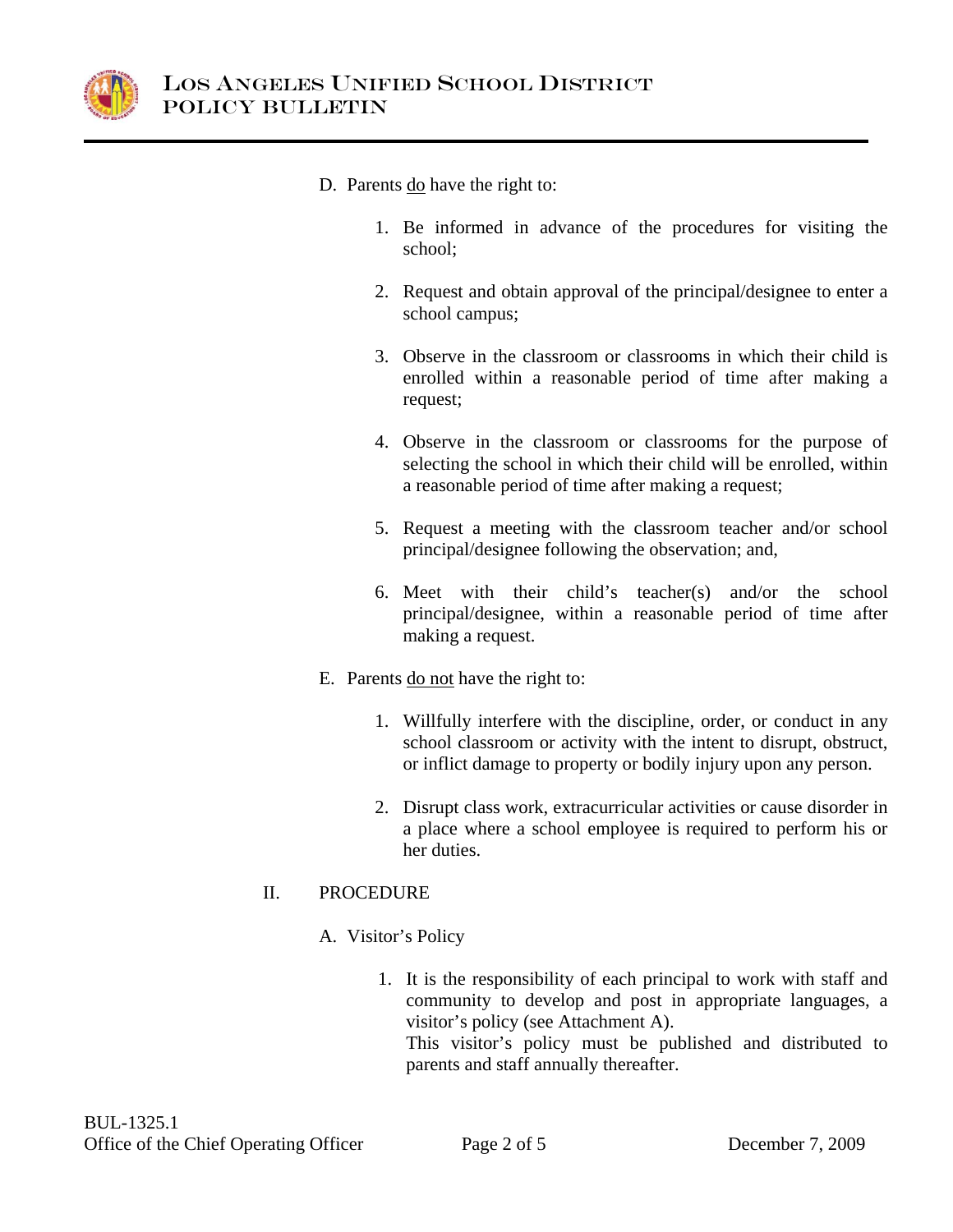

The law prohibits schools from setting arbitrary time limits regarding frequency and duration of visits. General expectations for visitors are:

- a. Follow the established school policy in requesting a classroom visitation from the principal/designee.
- b. Complete a visitor's permit (see Attachment B) and obtain the principal/designee's approval before proceeding to the classroom.
- c. Enter and leave the classroom as quietly as possible.
- d. Do not converse with the students, teacher and/or instructional aids during instructional time.
- e. Do not interfere with school activities.
- f. Keep the length and frequency of the classroom visits reasonable (to be determined by the activity being observed).
- g. Follow the school's established procedures for scheduling an appointment with the teacher(s) and/or principal/designee after the classroom visit, if needed.
- h. Return the visitor's permit before leaving the campus.
- B. Administrator's Authority
	- 1. Adults and minors over 16 years of age who enter a school campus and fail to adhere to the posted "Visitor's Policy" or who defy the principal/designee's authority may be reported to the appropriate police agency and may be subject to criminal charges.
- **AUTHORITY:** This policy is enforced by the California Penal Code Section 626.7, 626.8, the City of Los Angeles Municipal Code Section 63.94 and/or the Education Code § 44810 (a), § 44811 (a).
- **ASSISTANCE:** For school assistance, please contact your principal or designee. School Administrators may contact designated Local District Operations Coordinators. For further information you may contact Office of School Operations at (213) 241-5337.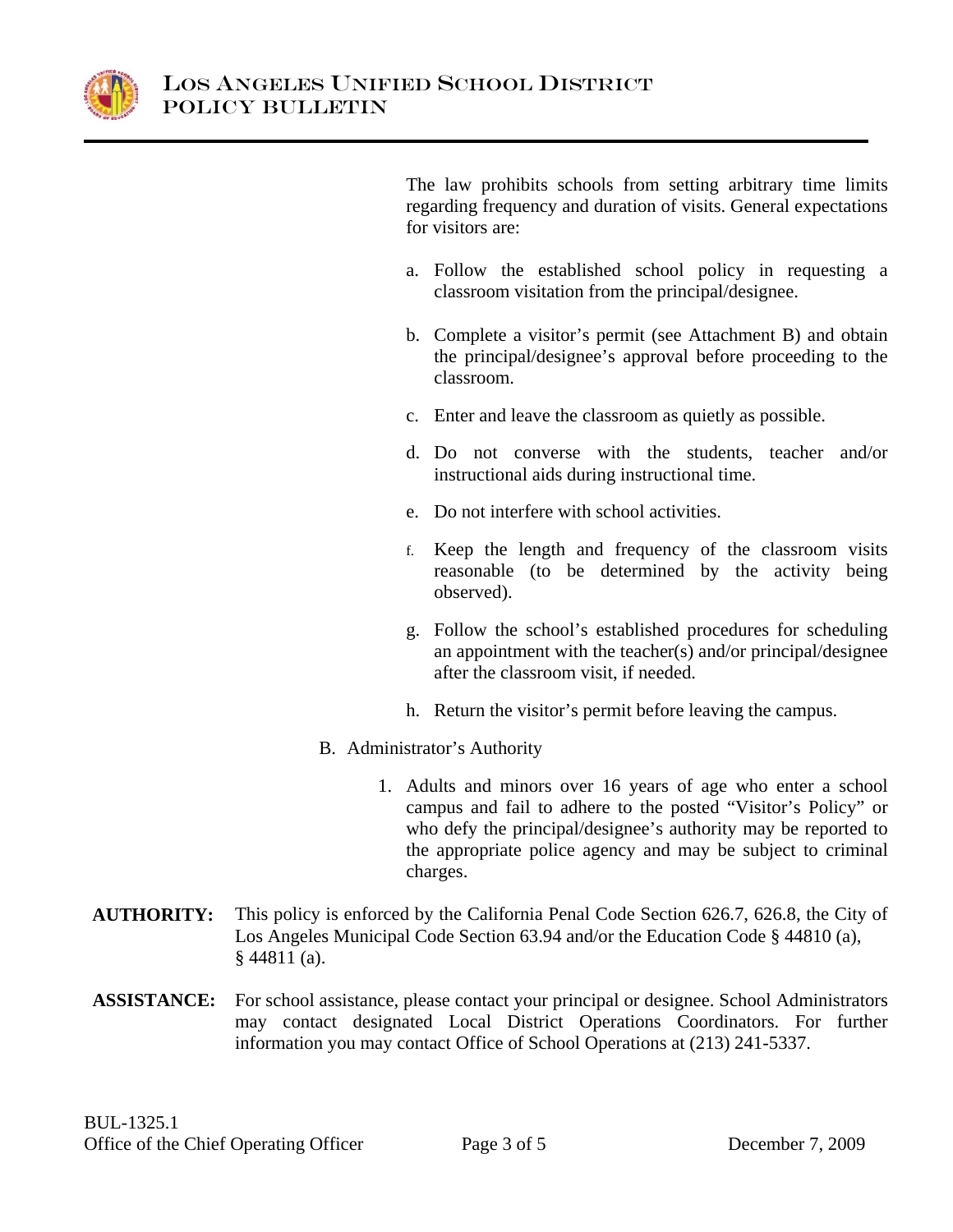

## ATTACHMENT A

## SAMPLE POSTED VISITOR'S POLICY

### SCHOOL NAME PRINCIPAL/DESIGNEE

#### ALL CAMPUS VISTORS MUST:

Request an appointment for a visitation date and time from the office staff after entering the school office.

 *Appointments may be scheduled for the same day and should be scheduled for date and time requested if possible. Include a copy of the school's bell schedule(s)* 

Complete a visitor's permit and obtain the principal/designee's approval before proceeding to the classroom.

 *School should describe how the visitor is to sign in the Visitors On Campus Log Book and where it is located* 

- Determine the classroom activity you are observing and keep the classroom observation time and frequency reasonable.
- Follow the school's established procedures for scheduling an appointment with the teacher(s) and/or principal/designee after the classroom visit, if needed. *School should a place for visitors to write a request for an appointment with a staff member and, if possible, give the date and time for the scheduled appointment.*
- Return the visitor's permit to the school office before leaving the campus. *School should identify where the visitor is to sign out before leaving the campus.*

#### SOME IMPORTANT RULES FOR VISITORS:

- Enter and leave the classroom as quietly as possible.
- Do not converse with the students, teacher, and/or instructional assistants during the visitation.
- Do not interfere with any school activity during the visitation.